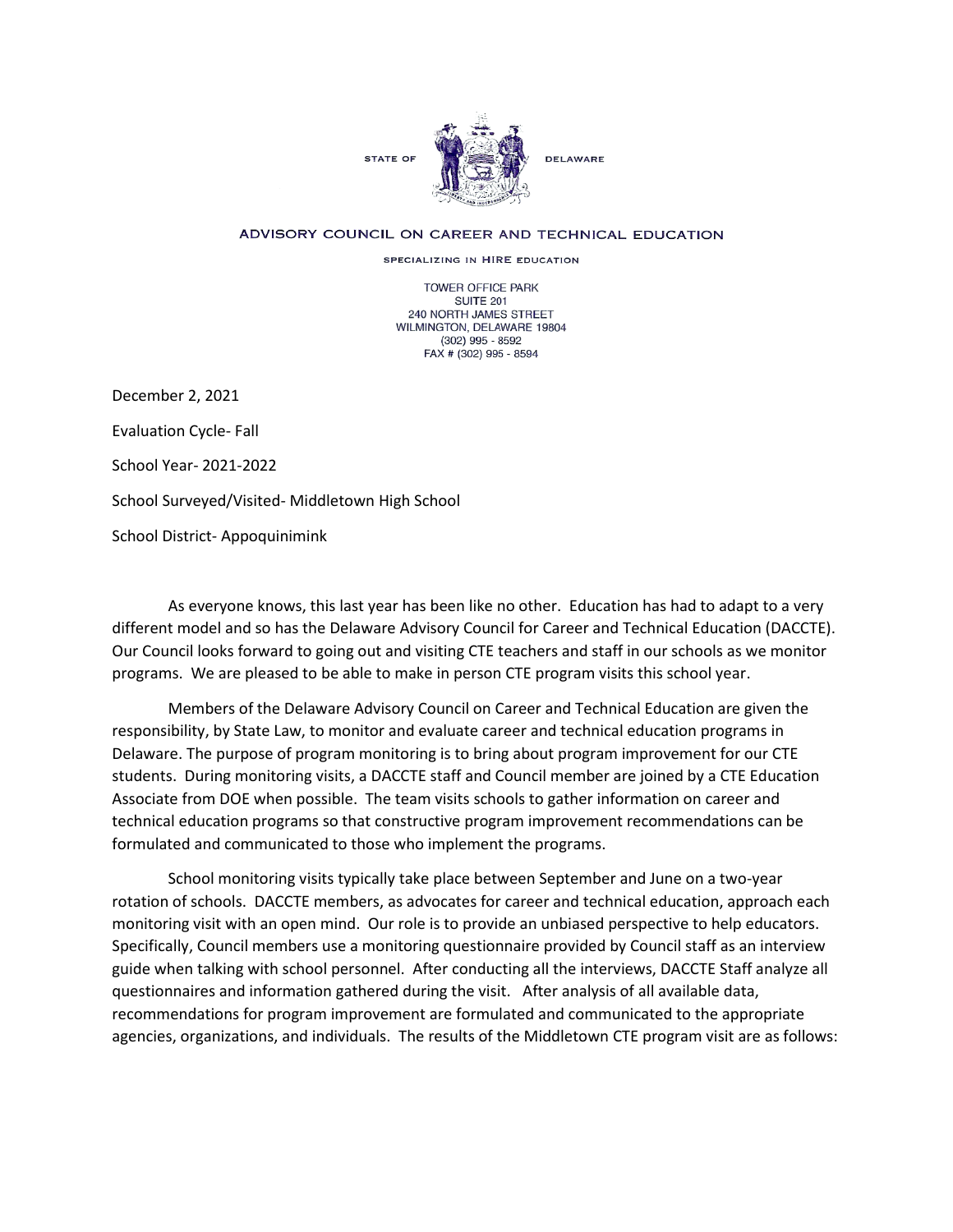• Information based on 17 unduplicated surveys and or interviews.

| Survey/Interview<br>Question                                                                   | Data shows<br>this area is<br>being met | Data shows<br>this area<br>needs more<br>focus | Data is<br>inconclusive | <b>Notes</b>                                |
|------------------------------------------------------------------------------------------------|-----------------------------------------|------------------------------------------------|-------------------------|---------------------------------------------|
| Pathways have                                                                                  |                                         |                                                |                         |                                             |
| sequenced courses                                                                              |                                         |                                                |                         |                                             |
| Pathways are approved<br>through DOE                                                           |                                         |                                                |                         |                                             |
| English, Math, Science,<br>Social Studies Integration<br>into CTE coursework                   |                                         |                                                |                         |                                             |
| <b>Facilities</b>                                                                              |                                         |                                                |                         |                                             |
| <b>Instructional Supplies</b><br>and Materials                                                 |                                         |                                                |                         |                                             |
| Instructional Equipment<br>and Technical Support                                               |                                         |                                                |                         |                                             |
| Advisory Committee in<br>place and supporting CTE<br>programs                                  |                                         |                                                |                         |                                             |
| CTSO available and<br>participating in Local,<br>State, Regional, and<br><b>National Level</b> |                                         |                                                |                         |                                             |
| <b>Work-Based Learning</b><br>Opportunities                                                    |                                         |                                                |                         | <b>WBL staff</b><br>member                  |
| Pathways prepare<br>students for entry level<br>positions after HS<br>(credentialing, etc.)    |                                         |                                                |                         |                                             |
| Career Pathway<br><b>Selection Process</b>                                                     |                                         |                                                |                         |                                             |
| <b>Education Plans contain</b><br>Career Pathways                                              |                                         |                                                |                         | Staff report<br>mostly unknown              |
| Programs receive<br>Federal/State funding<br>(Perkins/509)                                     |                                         |                                                |                         | Staff report<br>unknown funding<br>amounts. |
| <b>Budget</b><br>Availability/Development                                                      |                                         |                                                |                         |                                             |
| 3 Year Budget/Long<br><b>Terms Planning</b>                                                    |                                         |                                                |                         |                                             |
| Demographics of<br>classroom represent<br>demographics of school                               |                                         |                                                |                         |                                             |